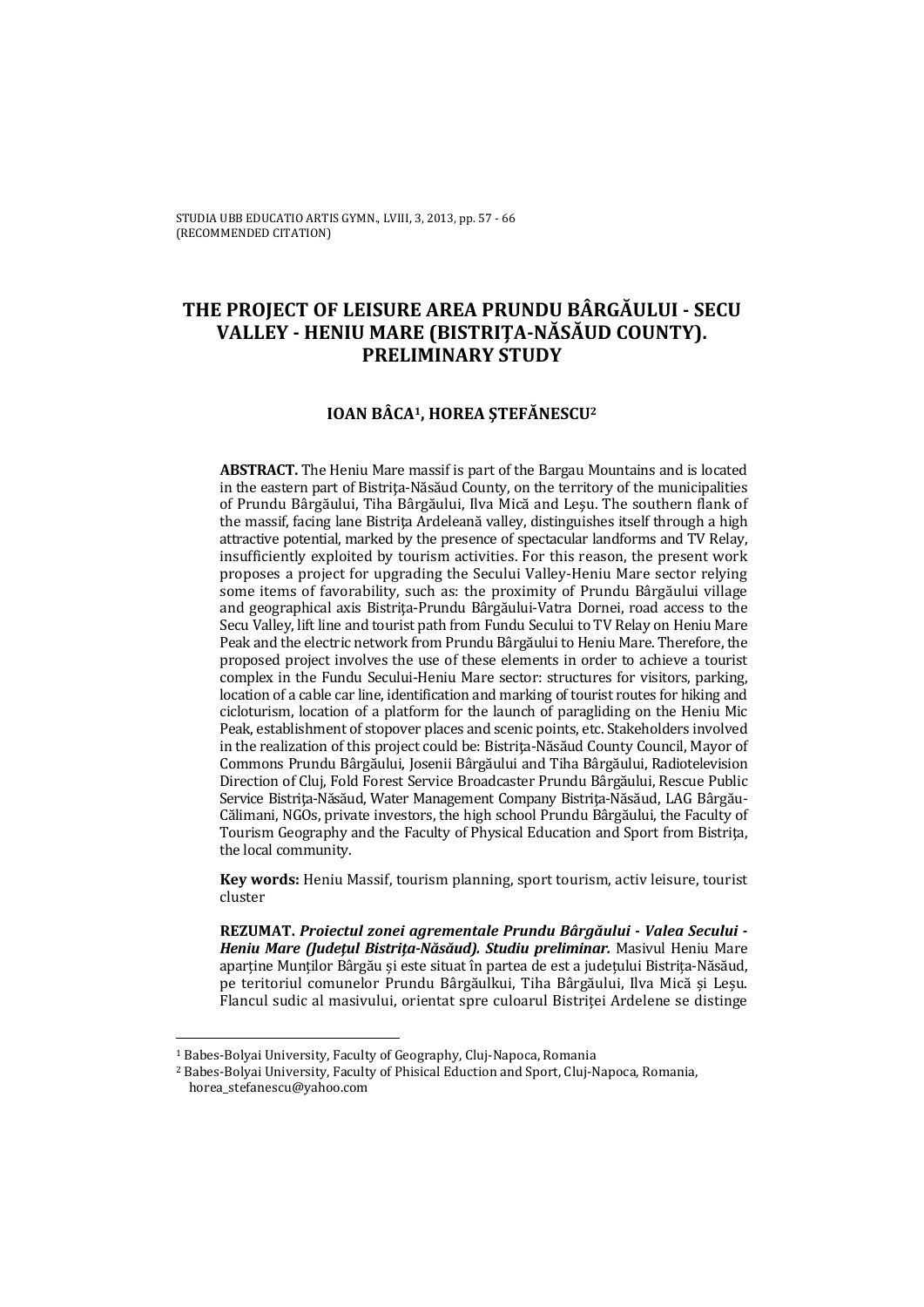printr-un potențial atractiv ridicat, marcat de prezența unui relief spectaculos și a releului de televiziune, insuficient exploatat prin activități turistice. Din această cauză, studiul de față propune un proiect de relansare a sectorului Valea Secului-Heniu Mare, bazându-se pe câteva elemente de favorabilitate, cum ar fi: proximitatea localității Prundu Bârgăului și a axei geografice Bistrița-Prundu Bârgăului-Vatra Dornei, drumul de acces de pe valea Secului, linia de telecabină și traseele turistice dinspre Fundu Secului spre releul de televiziune și vârful Heniu Mare, precum și rețeaua electrică de la Prundu Bârgăului spre Heniu Mare. Prin urmare, propunerea de proiect implică folosirea acestor elemente pentru realizarea unui complex turistic în sectorul Fundu Secului-Heniu Mare, reprezentat prin: structuri de primire a turiștilor, parcare, stație de telecabină, identificarea și marcarea traseelor turiștice pentru drumeție și cicloturism, amplasarea unei platforme de lansare a parapantelor pe vârful Heniu Mic, stabilirea unor locuri de popas și platforme de observare a peisajului, etc. Actorii implicați în implementarea acestui proiect ar putea fi: Consiliul Județean Bistrița-Năsăud, Primăriile comunelor Prundu Bârgăului, Josenii Bârgăului și Tiha Bârgăului, Direcția de Televiziune Cluj, Ocolul Silvic Prundu Bârgăului, Serviciul Public Salvamont Bistrița-Năsăud, Societatea de Gospodărire a Apelor Bistrița-Năsăud, GAL Bârgău-Călimani, organizații nonguvernamentale, investitori privați, Liceul Prundu Bârgăului, Facultatea de Geografia Turismului și Facultatea de Educție Fizică și Sport din Bistrița, comunitățile locale.

**Cuvinte cheie:** Masivul Heniu, amenajare turistică, turism sportiv, agrement activ, cluster turistic

### **Introduction**

Bistrița-Năsăud County benefits from important tourism resources, natural and anthropogenic, that are insufficiently used through profile activities. One of these resources is Heniu Massif from Bârgăului Mountains, which by its genetic and structural features can be distinguished by several attractive elements such as: insularity and dominance from the lane adjacent regions represented by Bistrița Ardeleană Valley, and Bistrița Hills, and large difference of level (1100-1200 m from Bistrița Valley and Leșu Valley), the presence of television relay of top Heniu Mare  $(1611 \text{ m})$ ,  $360^\circ$  panorama of the surrounding landscape (Bârgău, Călimani, Rodna Mountains, Bistrița Hills). When they add on it southern flank: the proximity of DN 17-E 58 (Dej-Bistrita-Vatra Dornei), the city of Bistrița (24 km) and the communities of Bistrița Valley and Bârgău Valley, easy access to it base to Secu and Tureac valleys.

Given these considerations, this paper aims to outline a possible model for the development and tourist exploitation of the massif on the southern flank, with the reference to Prundu Bârgăului-Secu Valley-Heniu Mare peak axis, because the sector has already some infrastructure elements, namely: acces road to Secu valley, lift line from Fundu Secului to television relay, electricity network and tourist path to the peak Heniu Mare.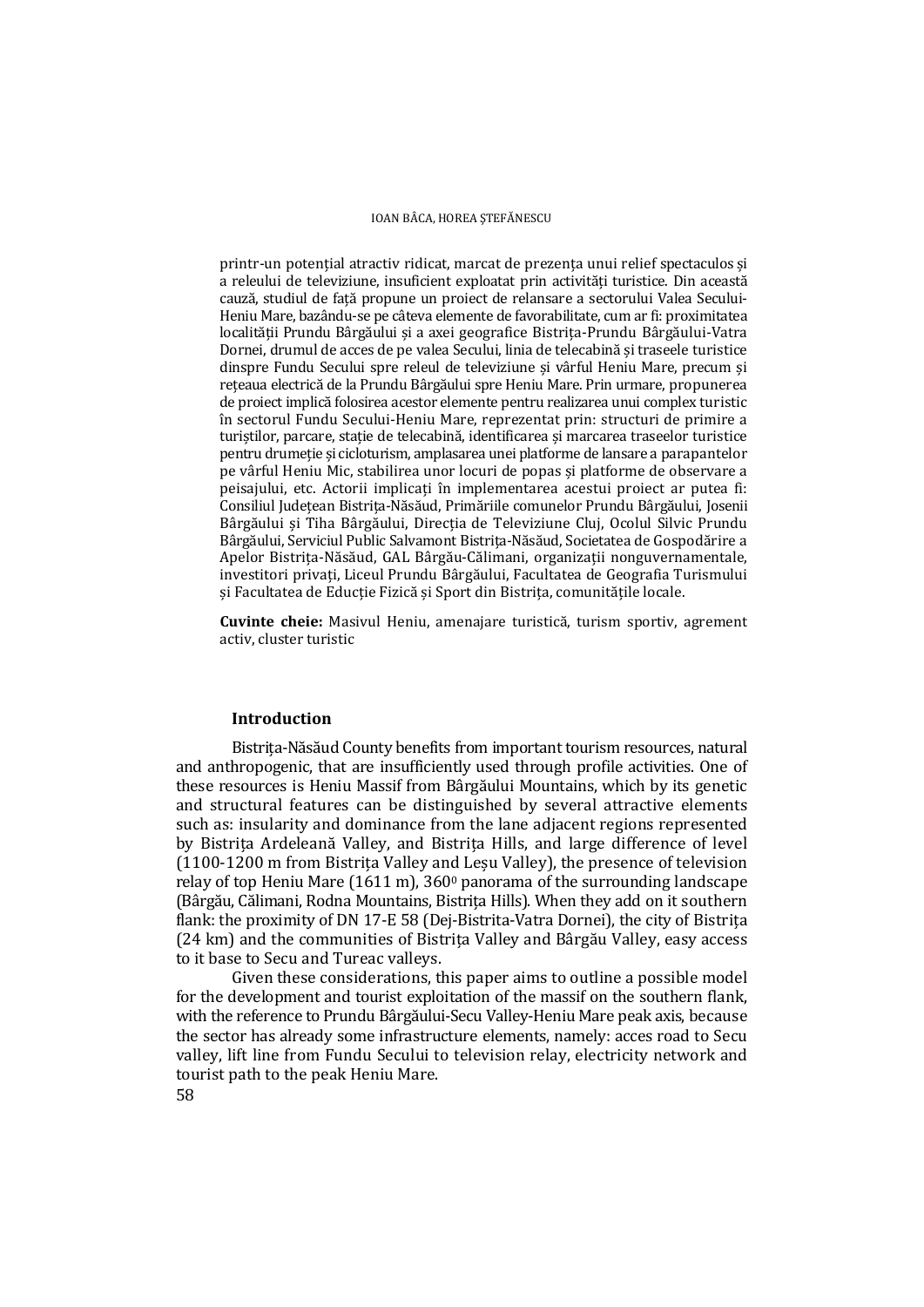The most representative forms of tourism and recreation in the Bărgăului Mountains and within the Heniu massif are mountain biking and hiking. They involve the most significant tourist flows, cycling due to the attractive potential of the area and hiking because of its popularity as a generally recreational form, having the widest target audience of the present in the region. Also included some forms that address a small number of practitioners, such as: ecotourism, rafting, paragliding and fishing.

Mountain hiking is one of the most "free" forms of tourism who can be practiced throughout the entire massif on short or longer distances more difficult, along marked trails.This diversity of lengths and difficulty degrees of trails, makes by hiking the form of travel with the widest target audience.

Tourists of all ages, with any degree of training and fitness, will be able to identify the right way to practice this form of tourism, from short walks, along trails or side roads, no steep slopes or difficult obstacles to overcome, thus having a relatively low degree of difficulty. Cycling routes not served the purpose, calling on existing communication infrastructure, county roads or forest roads, and specific sectors of hiking trails. Paragliding is a recreational form of tourism which finds favorable conditions in the region studied, due to major differences in level, but there is no feature to launch.

## **Metodology**

The arsenal methodology used in the study design meets, what is natural, the logistic elements of two sciences: geography and sports science, interfaced to the topic addressed. To achieve this study were the following stages:

- consultation of papers in tourism planning (Cocean, P., Dezsi, Șt., 2010) and mountain tourism (Stanescu, I., 2002; Tigu, Gabriela, 2002);
- consultation of documents of county and municipal landscaping planning (PATJ, PATZ, PUG) and the sustainable development strategy of the village Prundu Bârgăului;
- crossing the literature for Heniu massif (Athanasiu, I., 1956; Sârcu, I., 1957; Bleahu, M., et al., 1968; Naum, T., Moldovan, Gr., 1984; Rusu, E., 1999, Ureche, I., 2000);
- analysis of geological and topographic maps, scale 1:25 000, for Heniu massif;
- conducting field research for mapping certain geographical aspects and tourist inventory of Heniu massif;
- designation of trails for active leisure practice, but also in the idea of carrying out of competitions, mountain sporting and outdoor events (tourist-orientation, mountain biking);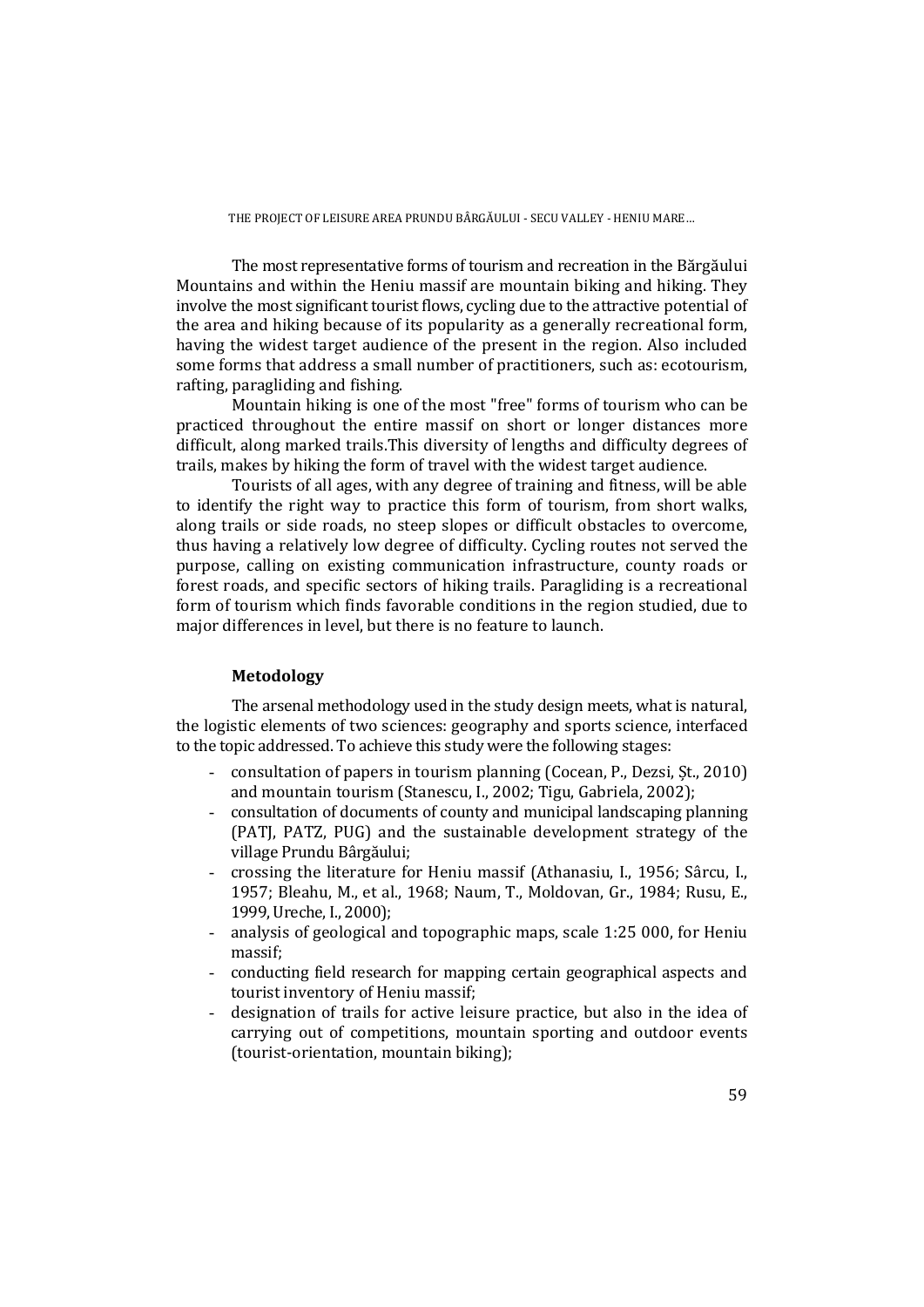- engaging students from the Faculty of Geography of Tourism and Sport and Physical Education in the practical work of mapping and marking of walking trails;
- the development of educational activities in collaboration with schools units to popularize the concept of mountain leisure;
- implementation in residents consciousness the practical values and economic and financial benefits in the medium and long induced term by such activities;
- conduct environmental cleanup activities in the mentioned area;

### **Study Area**

Heniu massif is located in the eastern part of the county Bistrița-Năsăud on the west outskirts of Bârgău Mountains, on the territory of the municipalities Prundu Bârgăului, Tiha Bârgăului, Ilva and Leşu (fig. 1) and belongs to the central group of neogene eruptive chain of the Eastern Carpathians (Ţibleş-Toroiaga-South Rodna-Bârgău), the South Bârgău sector (fig. 2). The massif is bordered by Strâmba Valley and Mountain Valley to the west, Ilva Valley to northwest, Leșu Valley to the north, Tureac Valley to the east and Bistrița Ardeleană Valley to the south (fig. 3).

From the geological point of view, the Heniu massif is a magmatic intrusive body, lacolite shapped, composed of andesite and pyroxene diorite, intruder in the Bârgău Mountains miocene sedimentary formations (sandstones, marls, clays).

Its geomorphological pattern is specific to magmatic exhumed massif by the action of sculptural agents on sedimentary cover. Therefore, there are two morphostructural levels: the level of sedimantary cover and the level of magmatic massif, whose contact is marked by the presence of slope breaks located at 1000-1200 m.

Mountain building is dissected by radial-diverging valleys, routed to local erosion bases (Bistrița Ardeleană, Ilva, Leşu, Tureac, Strâmba), separated by sharp ridges on magmatic formations and flaring ridges on sedimentary rocks, looking for spurs, cut in the end at 600-800 m. The mains valleys (Secu Muncel, Lescior, Strâmba) have carved the deep pools at the origins on the magmatic formations, characterized by energy and high slopes.

By morphofunctional aspect distinguishes a main ridge, winding sinuously from west to east, between Strâmba Saddle (700 m) and Muncel Coast (1222 m), marked by Tomnatec (1203 m), Heniu Mic (1543 m), Heniu Mare (1611 m) and Muncel (1542 m) peaks, from which starts diverging secondary ridges.

On southern flank, inside the magmatic massif was opened by upper Secu valley, which has a flared catchment, dominated by Heniu Mic, Heniu Mare and Muncel peaks, marked by numerous torrential valleys and steep slopes, and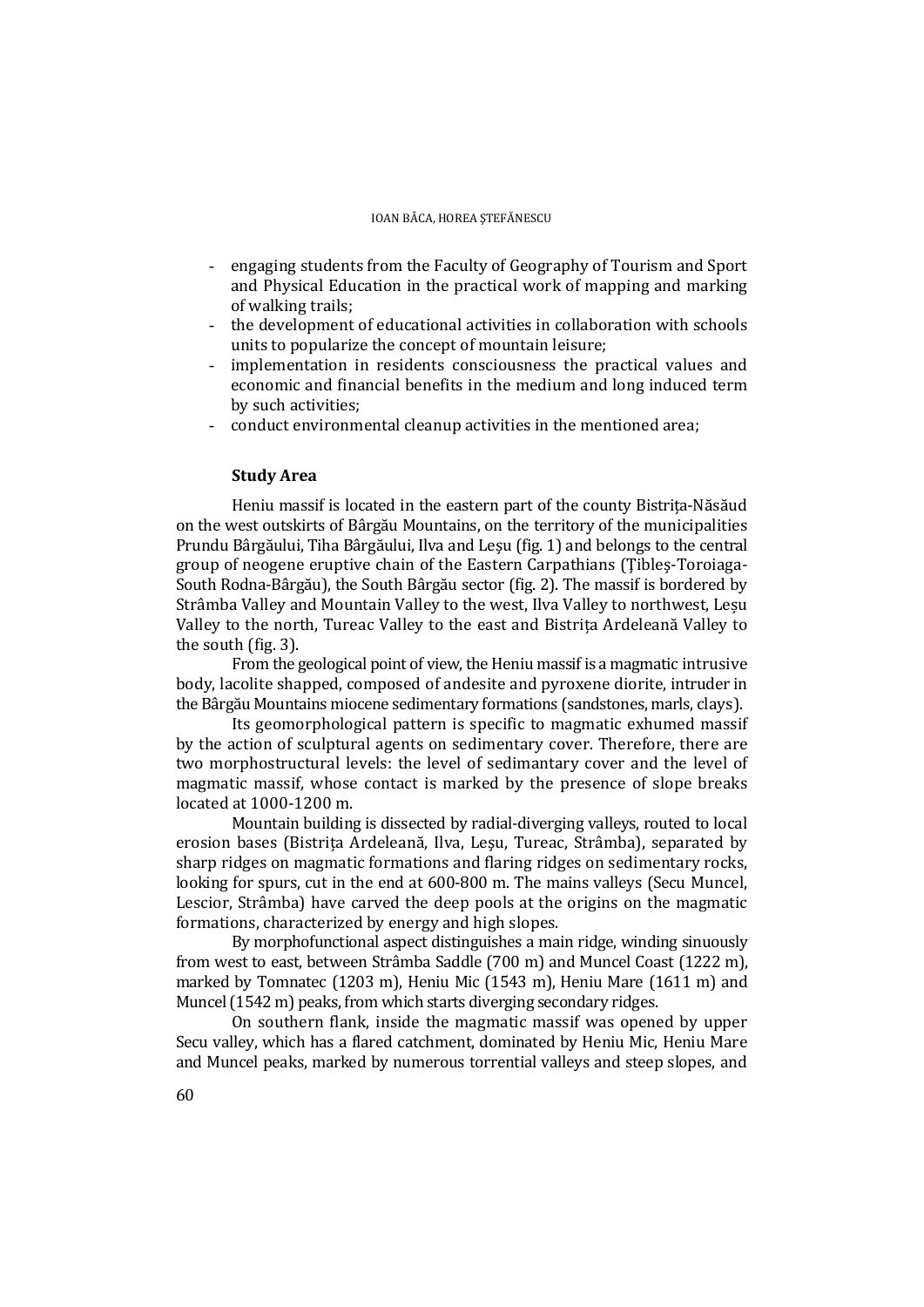#### THE PROJECT OF LEISURE AREA PRUNDU BÂRGĂULUI - SECU VALLEY - HENIU MARE…

the geomorphometric parameters in this sector have high values, which emphasize toughness and intensity of erosion of igneous rocks, outlining the massive tourist personality. Thus, the relief energy is between 300-400 m/km2, relief fragmentation is between 4,0-5,0 km/km2 and the slopes often reaching 35- 450 (fig. 3).



**Fig. 1.** The geographic localization of Heniu massif within Bistriţa-Năsăud County

 Given the opening of the valley to the Prundu Bârgăului village, the presence of Heniu Mare peak, as a major attractive target, the existing road access and the lift line to TV relay on Heniu Mare peak, this sector is characterized by a high degree of attractiveness and may be subject to a recovery project planning and to local and regional tourism valorization.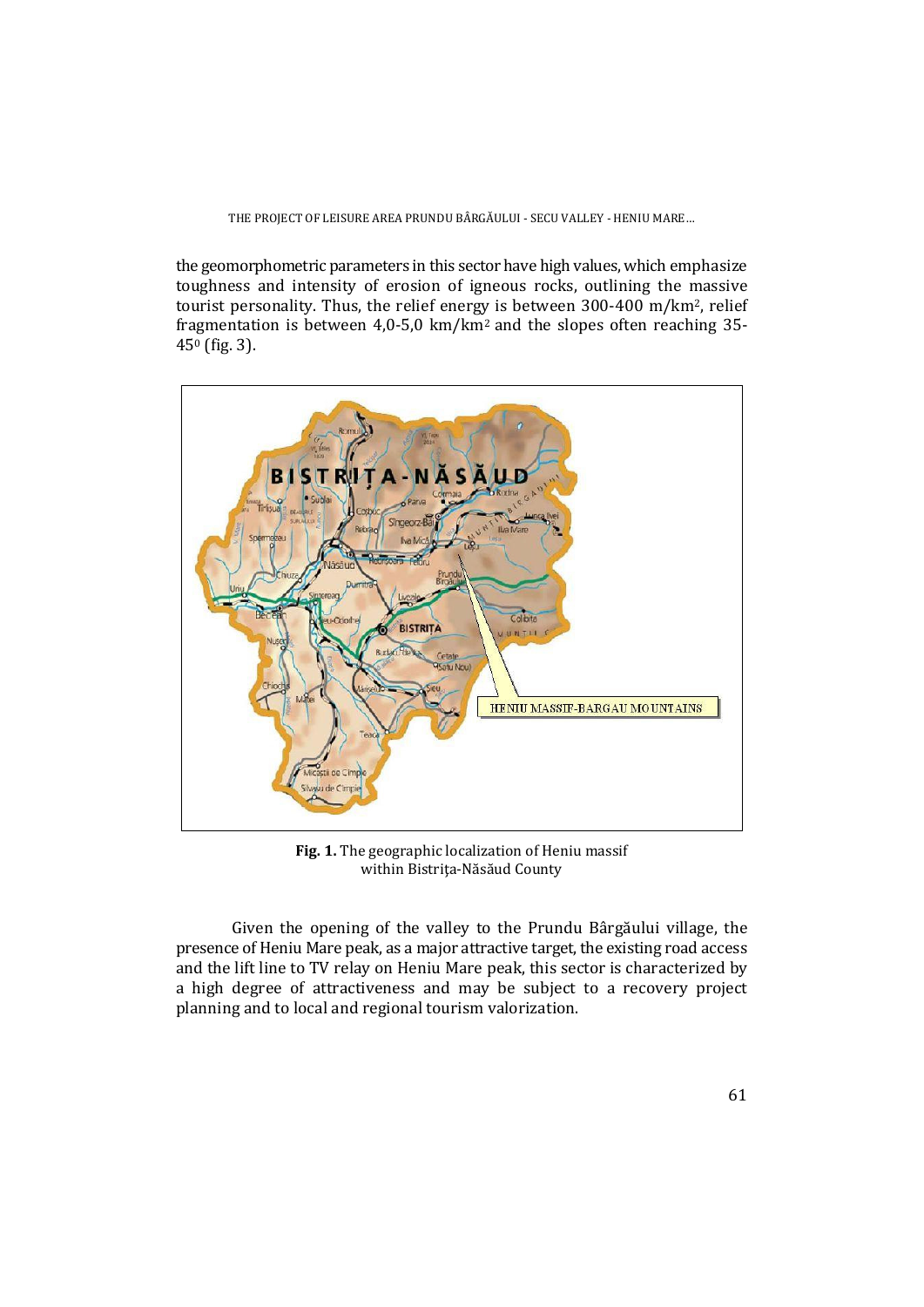#### IOAN BÂCA, HOREA ŞTEFĂNESCU



**Fig. 2.** The intrusive magmatic sector South Rodna-Bârgău from intrusive magmatic area of Easthern Carpathians (after Ureche, 2000, with modifications)



**Fig. 3.** Geomorphologic sketch of Secu catchment area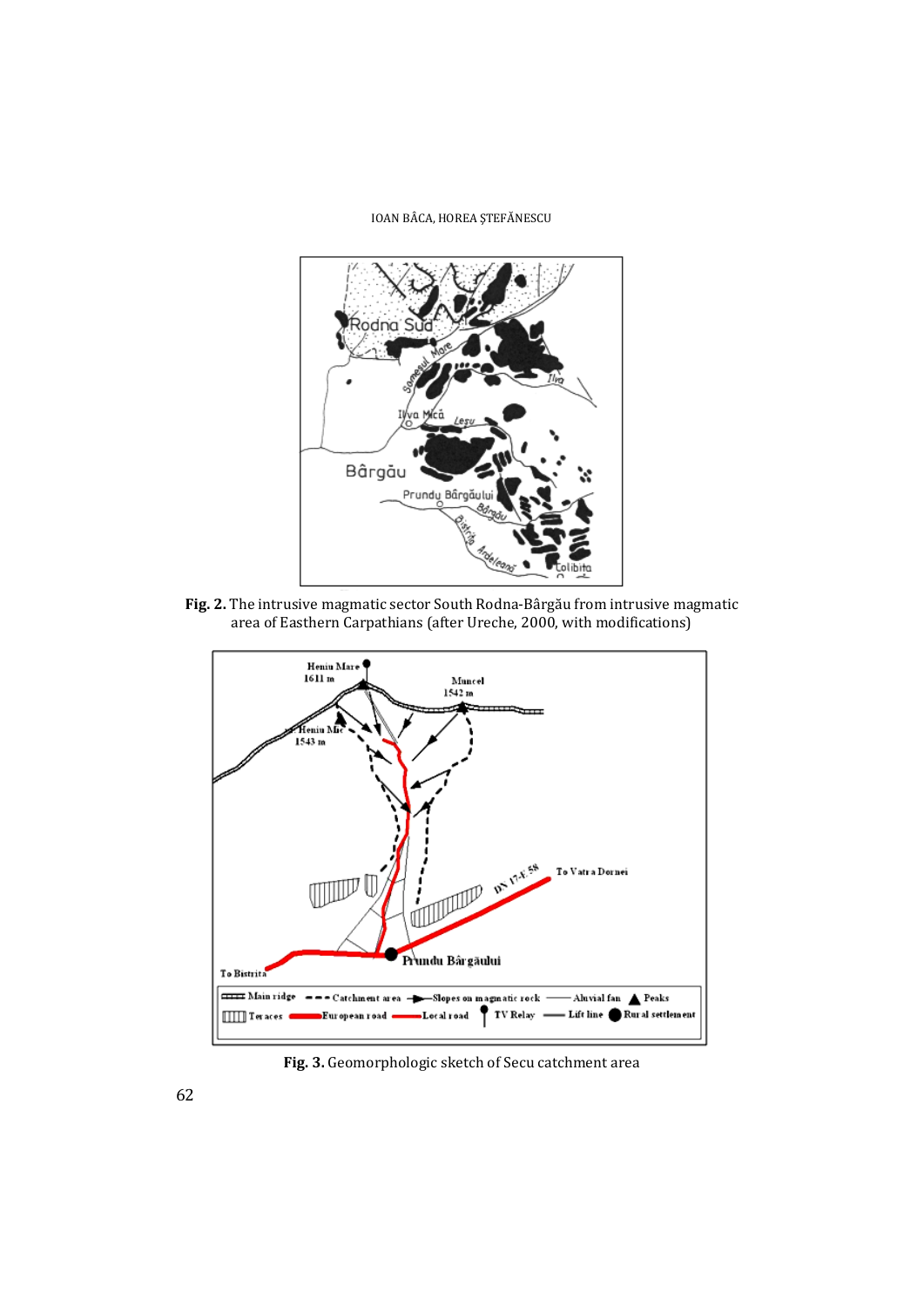THE PROJECT OF LEISURE AREA PRUNDU BÂRGĂULUI - SECU VALLEY - HENIU MARE…

## **Results and Discussion**

In preparing the proposal for the planning and tourist exploitation of the southern flank of the Heniu massif have considered the following elements:

- attractive potential of the landscape in this area;
- existence of the access road to Secu Valley, lift line serving TV relay and electricity distribution infrastructure;
- mountain location near the geographical axis Bistrița-Prundu Bârgăului-Vatra Dornei;
- presence of Prundu Bârgăului village (5 km) at the foot of the massif as a receipt and redistribution center for tourists;
- -proximity to tourist-emitting centers, respectively Bistrița town (23 km) and the localities of Bistrita Valley and Bârgău Valley (Livezile, Rusu Bârgăului, Josenii Bârgăului, Prundu Bârgăului, Bistrita Bârgăului, Tiha Bârgăului, Tureac, Mureșenii Bârgăului);
- -easy access on DN 17-E 58 (Bistrița-Vatra Dornei) and on the railway Bistrița-Bistrița Bârgăului.

The main activities of the project could be:

- 1) Upgrading of access road to Secu Valley from Prundu Bârgăului to Fundu Secului. This road has a length of 5 km and currently only 3 km are paved;
- 2) The works to regulate minor riverbed of Secu;
- 3) Installation of a gondola on the current lift line route between Fundu Secului and Heniu Mare peak. The current line has a length of 2.5 km, the station of departure (Fundu Secului) is located at 730 m and arrival station (Heniu Mare) is located at 1611 m, resulting in a difference of 881 m;
- 4) The building of tourist structures in the Fundu Secului and Heniu Mare peak (tourist lodges, guesthouses, tourist information centre, etc.);
- 5) Establish a parking space in the Fundu Secului;
- 6) Identify, layout and marking of tourist trails for hiking and cycling.

Among these routes one can remember the following:

- Fundu Secului-Red Ravine-Heniu Mare peak;
- Fundu Secului-Parâng Saddle-Muncel peak;
- Prundu Bârgăului-Secu Valley-Tărnicior-Muncel peak;
- Strâmba-Tomantec peak-Heniu Mic peak-Heniu Mare peak-Muncel peak (east-west main route);
- Tureac Valley-Tălpaş Ridge-Muncel Meadow-Muncel peak;
- 7) The building a paragliders launching platform to the Heniu Mic peak (1543 m);
- 8) Establishment of resting areas, lookout points and the wildlife observation platforms on Heniu Mic, Heniu Mare, and Muncel peaks, and in Tomantec and Muncel Glades;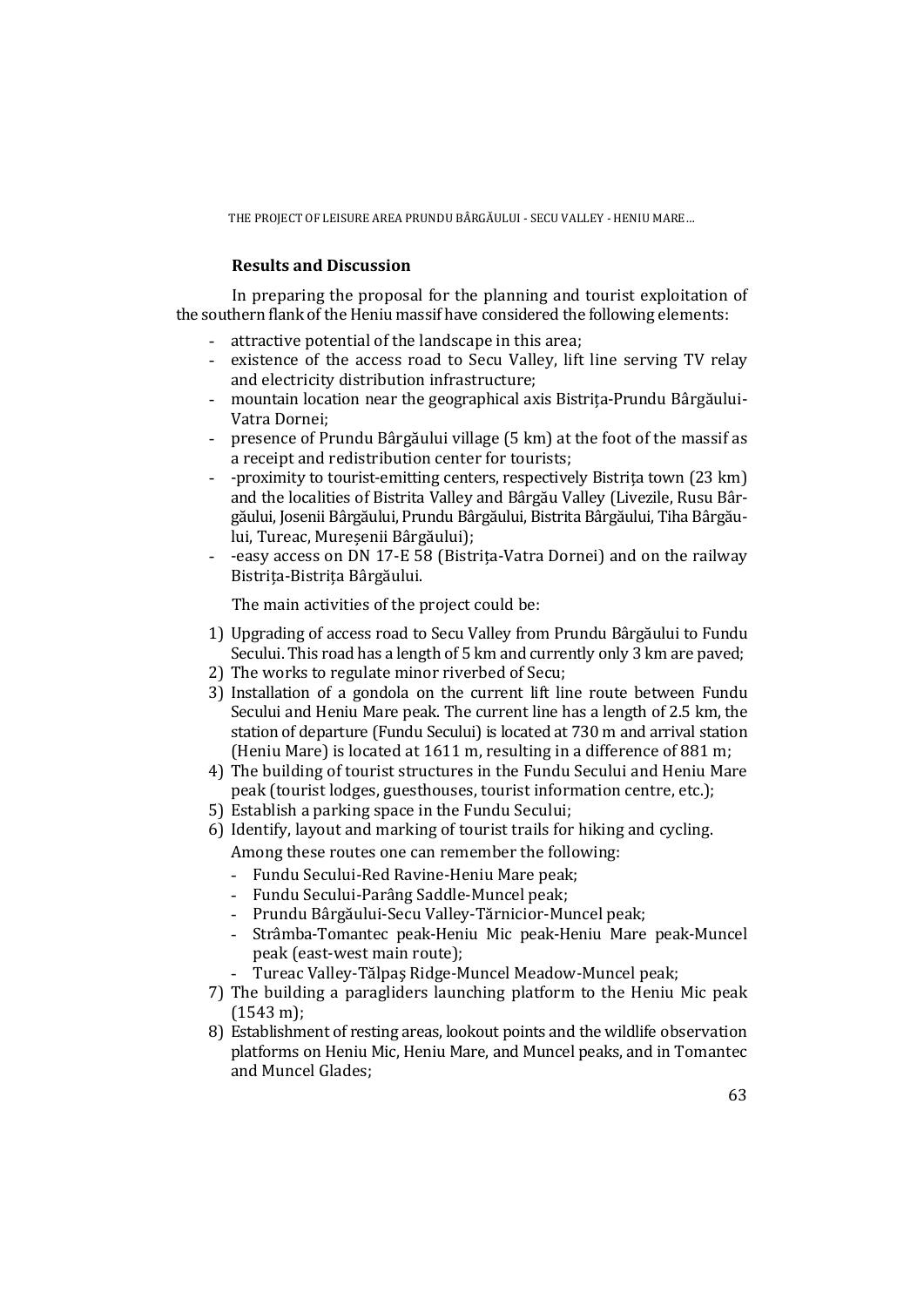- 9) Location of informative panels and some trails direction indicator;
- 10) Location of waste storage containers on Secu Valley, in the Fundu Secului and on Heniu Mare peak;
- 11) Establish a tourist information center in the Prundu Bârgăului village;
- 12) Ensuring the public transport aon Prundu Bârgăului-Secu Valley-Fundu Secului route;
- 13) Planning of a ski slope and a lift on the northern slope of the Heniu massif, atop which emerges from the Heniu Mare peak to Lescior Valley (fig. 4). The ski slope would have a length of 1.3 km, a level difference of 230 m and an average slope of  $5.6\%$ , being arranged on two levels: 1610 m-1570 m and 1570-1380 m, with an opposed slope to the finish.



**Fig. 4.** Geomorphologic section an the northern flank of Heniu massif highlighting a possible ski slope

The stakeholders involved in the implementation of such a large project could be:

- Bistrița-Năsăud County Council;
- The Mayor's offices Prundu Bârgăului, Josenii Bârgăului and Tiha Bârgăului;
- Cluj Broadcasting Division;
- Forest Office Prundu Bârgăului;
- Bistrița-Năsăud Rescue Public Service;
- Bistrita-Năsăud Water Management Society;
- Local Action Group Călimani-Bârgău;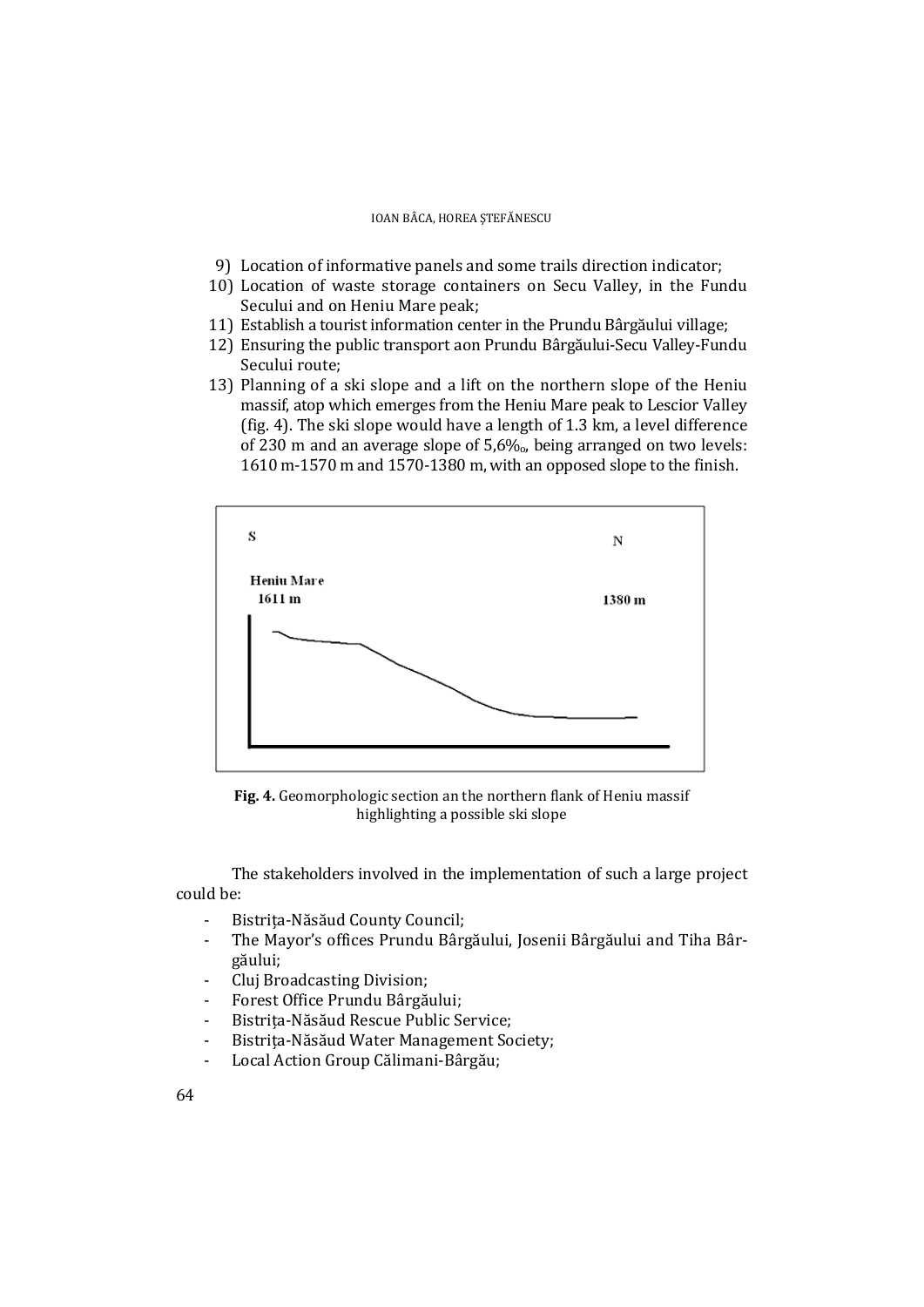THE PROJECT OF LEISURE AREA PRUNDU BÂRGĂULUI - SECU VALLEY - HENIU MARE…

- NGOs;
- private investors;
- Prundu Bârgăului High School;
- Faculty of Tourism and Geography and Faculty of Physical Education and Sport from Bistrița;
- local communities.

 This project proposal has certain advantages for the local community, such as:

- optimal exploitation of the natural potential offered by the Heniu massif;

- the image-promoting in tourism and increasing the attractiveness for tourism investors;
- the creation of jobs:
- reviving agriculture and traditional customs;
- building of structures for tourists on Secu Valley;
- the recovery of Heniu Hotel;
- increasing local incomes;
- increasing concerns for the protection and conservation of tourism resources.

In a broader context, at regional level, the sector Prundu Bârgăului-Secu Valley-Heniu Mare can be integrated into a tourism cluster project alongside tourist areas Piatra Fântânele (leisure, winter sports tourism, monachal tourism), Colibiţa (leisure, water sports) and Bistrița Valley-gorge sector and rafting controlled segment.

In this case, you could shape The Bârgău Tourist Area, with a varied and complementary offert in recreational sports (hiking, clean air and sunshine, swimming and sailing, adventure), in which Prundu Bârgăului village would become a reception and redistribution center of tourists.

## **Conclusions**

The dominant position they occupy in the Bârgău Mountains and detail geomorphological elements that distinguish, the Heniu Mare massif is a major attractive target in Bistrița-Năsăud County, insufficiently exploited in tourism.

Because massif is located near the geographical axis Bistrița-Piatra Fântânele-Vatra Dornei and near Prundu Bârgăului village, its southern flank is subject to the tourist development project in the segment Prundu Bârgăului-Secu Valley-Heniu Mare peak, advocated the following elements:

- significant natural potential of Heniu Mare massif;
- proximity of Prundu Bârgăului village with relatively developed infrastructure;